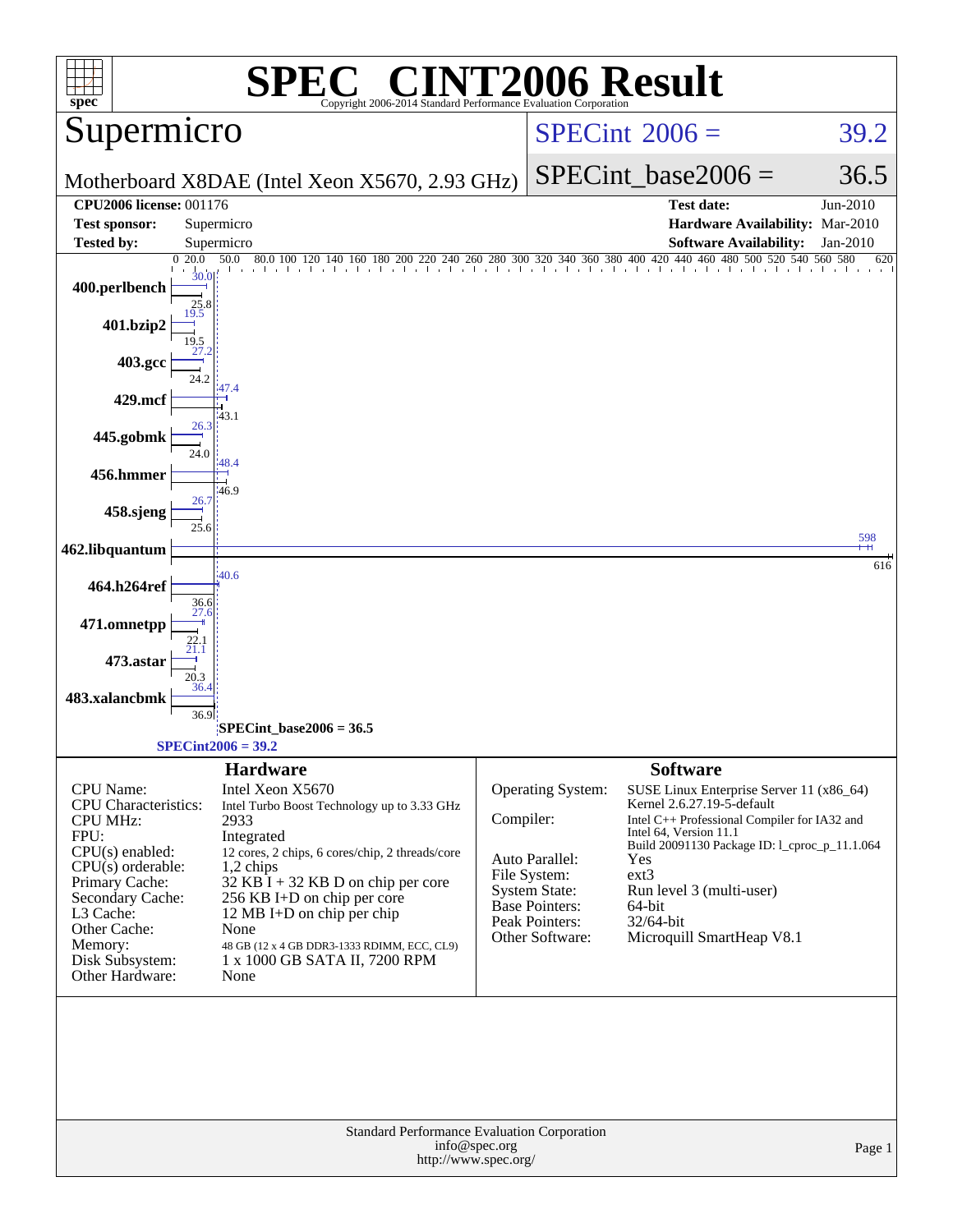

# **[SPEC CINT2006 Result](http://www.spec.org/auto/cpu2006/Docs/result-fields.html#SPECCINT2006Result)**

## Supermicro

# $SPECint2006 = 39.2$  $SPECint2006 = 39.2$

Motherboard X8DAE (Intel Xeon X5670, 2.93 GHz)

SPECint base2006 =  $36.5$ 

**[CPU2006 license:](http://www.spec.org/auto/cpu2006/Docs/result-fields.html#CPU2006license)** 001176 **[Test date:](http://www.spec.org/auto/cpu2006/Docs/result-fields.html#Testdate)** Jun-2010

**[Test sponsor:](http://www.spec.org/auto/cpu2006/Docs/result-fields.html#Testsponsor)** Supermicro **[Hardware Availability:](http://www.spec.org/auto/cpu2006/Docs/result-fields.html#HardwareAvailability)** Mar-2010 **[Tested by:](http://www.spec.org/auto/cpu2006/Docs/result-fields.html#Testedby)** Supermicro **[Software Availability:](http://www.spec.org/auto/cpu2006/Docs/result-fields.html#SoftwareAvailability)** Jan-2010

#### **[Results Table](http://www.spec.org/auto/cpu2006/Docs/result-fields.html#ResultsTable)**

|                         | <b>Base</b>                                                                                              |       |                |       |                |       | <b>Peak</b>    |              |                |              |                |              |
|-------------------------|----------------------------------------------------------------------------------------------------------|-------|----------------|-------|----------------|-------|----------------|--------------|----------------|--------------|----------------|--------------|
| <b>Benchmark</b>        | <b>Seconds</b>                                                                                           | Ratio | <b>Seconds</b> | Ratio | <b>Seconds</b> | Ratio | <b>Seconds</b> | <b>Ratio</b> | <b>Seconds</b> | <b>Ratio</b> | <b>Seconds</b> | <b>Ratio</b> |
| $ 400.\text{perlbench}$ | 379                                                                                                      | 25.8  | 378            | 25.9  | 380            | 25.7  | 326            | 30.0         | <b>326</b>     | 30.0         | 326            | 30.0         |
| 401.bzip2               | 496                                                                                                      | 19.5  | 495            | 19.5  | 496            | 19.5  | 495            | 19.5         | 495            | 19.5         | 495            | 19.5         |
| 403.gcc                 | 332                                                                                                      | 24.2  | 334            | 24.1  | 333            | 24.2  | 296            | 27.2         | 296            | 27.2         | <u>296</u>     | 27.2         |
| $429$ mcf               | 212                                                                                                      | 43.0  | 209            | 43.7  | 212            | 43.1  | 193            | 47.3         | 192            | 47.4         | 190            | 47.9         |
| $445$ .gobmk            | <u>437</u>                                                                                               | 24.0  | 436            | 24.1  | 438            | 24.0  | <u>399</u>     | 26.3         | 399            | 26.3         | 399            | 26.3         |
| $ 456$ .hmmer           | 199                                                                                                      | 46.9  | 198            | 47.1  | 199            | 46.9  | 193            | 48.4         | 193            | 48.4         | 193            | 48.4         |
| $458$ .sjeng            | 472                                                                                                      | 25.6  | 473            | 25.6  | 472            | 25.6  | 453            | 26.7         | 453            | 26.7         | 453            | 26.7         |
| 462.libquantum          | 33.6                                                                                                     | 616   | 33.4           | 620   | 33.6           | 616   | 34.4           | 602          | 35.0           | 591          | 34.6           | 598          |
| 464.h264ref             | 605                                                                                                      | 36.6  | 606            | 36.5  | 604            | 36.6  | 545            | 40.6         | 545            | 40.6         | 546            | 40.5         |
| 471.omnetpp             | 284                                                                                                      | 22.0  | 283            | 22.1  | 283            | 22.1  | 226            | 27.6         | 226            | 27.6         | 234            | 26.7         |
| $473$ . astar           | 345                                                                                                      | 20.4  | 346            | 20.3  | 347            | 20.2  | 334            | 21.0         | 333            | 21.1         | 331            | 21.2         |
| 483.xalancbmk           | 186                                                                                                      | 37.2  | 187            | 36.9  | 187            | 36.9  | 189            | 36.4         | 189            | 36.5         | 191            | 36.2         |
|                         | Results appear in the order in which they were run. Bold underlined text indicates a median measurement. |       |                |       |                |       |                |              |                |              |                |              |

### **[Operating System Notes](http://www.spec.org/auto/cpu2006/Docs/result-fields.html#OperatingSystemNotes)**

 'ulimit -s unlimited' was used to set the stack size to unlimited prior to run OMP\_NUM\_THREADS set to number of cores KMP\_AFFINITY set to granularity=fine,scatter

#### **[Platform Notes](http://www.spec.org/auto/cpu2006/Docs/result-fields.html#PlatformNotes)**

 Fan speed set to Full Speed in BIOS Setup. As tested, the system used a Supermicro CSE-743TQ-865B chassis and a Matrox G550 graphics card. The chassis is configured with a PWS-865-PQ power supply, 2 SNK-P0038P heatsinks, as well as 4 FAN-0074L and 2 FAN-0082L4 cooling fans.

### **[General Notes](http://www.spec.org/auto/cpu2006/Docs/result-fields.html#GeneralNotes)**

Binaries were compiled on SLES 10 with Binutils 2.18.50.0.7.20080502

# **[Base Compiler Invocation](http://www.spec.org/auto/cpu2006/Docs/result-fields.html#BaseCompilerInvocation)**

[C benchmarks](http://www.spec.org/auto/cpu2006/Docs/result-fields.html#Cbenchmarks):  $\text{icc}$   $-\text{m64}$ 

[C++ benchmarks:](http://www.spec.org/auto/cpu2006/Docs/result-fields.html#CXXbenchmarks) [icpc -m64](http://www.spec.org/cpu2006/results/res2010q3/cpu2006-20100615-11718.flags.html#user_CXXbase_intel_icpc_64bit_fc66a5337ce925472a5c54ad6a0de310)

> Standard Performance Evaluation Corporation [info@spec.org](mailto:info@spec.org) <http://www.spec.org/>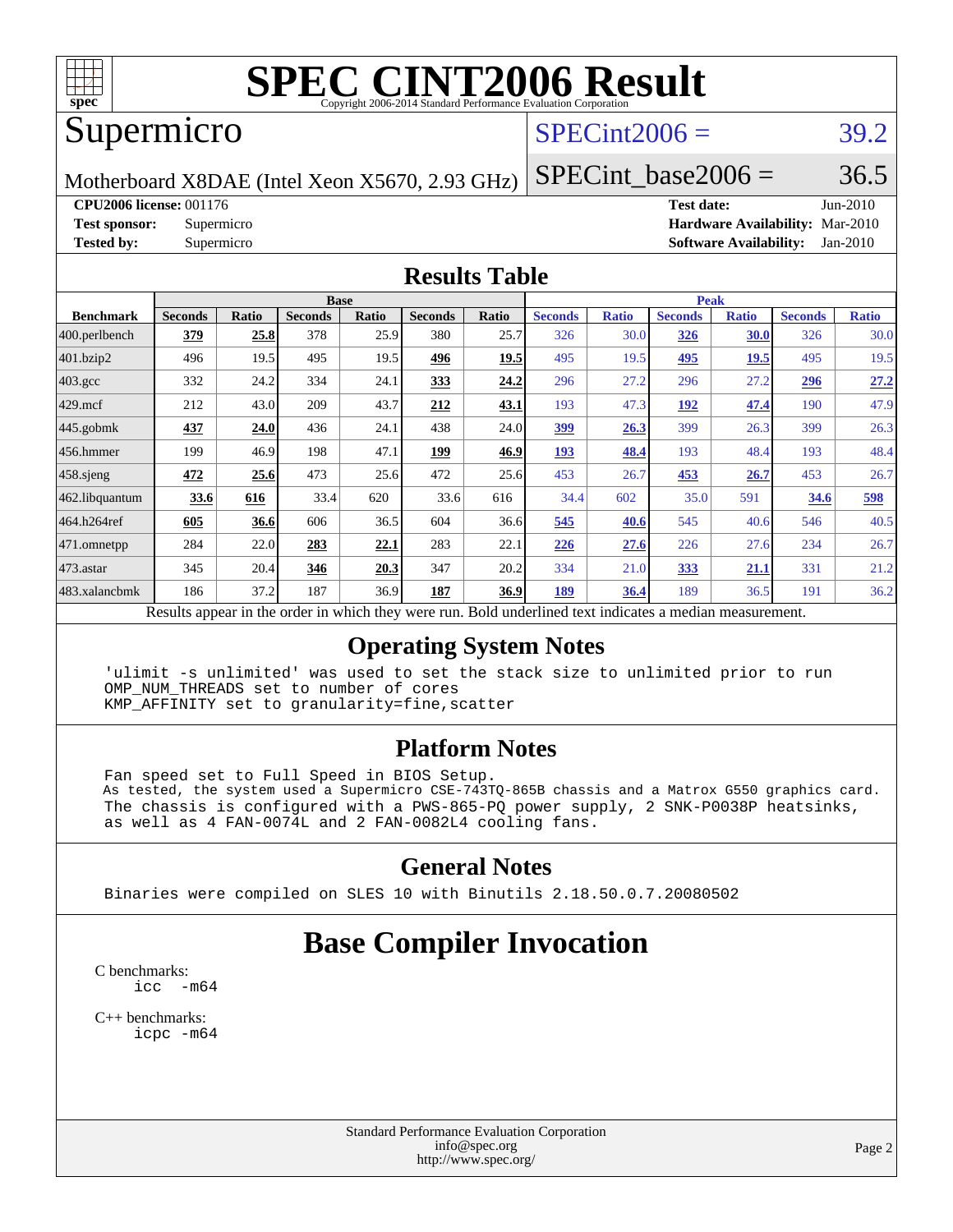

# **[SPEC CINT2006 Result](http://www.spec.org/auto/cpu2006/Docs/result-fields.html#SPECCINT2006Result)**

Supermicro

 $SPECint2006 = 39.2$  $SPECint2006 = 39.2$ 

Motherboard X8DAE (Intel Xeon X5670, 2.93 GHz)

SPECint base2006 =  $36.5$ 

**[CPU2006 license:](http://www.spec.org/auto/cpu2006/Docs/result-fields.html#CPU2006license)** 001176 **[Test date:](http://www.spec.org/auto/cpu2006/Docs/result-fields.html#Testdate)** Jun-2010 **[Test sponsor:](http://www.spec.org/auto/cpu2006/Docs/result-fields.html#Testsponsor)** Supermicro **[Hardware Availability:](http://www.spec.org/auto/cpu2006/Docs/result-fields.html#HardwareAvailability)** Mar-2010 **[Tested by:](http://www.spec.org/auto/cpu2006/Docs/result-fields.html#Testedby)** Supermicro **[Software Availability:](http://www.spec.org/auto/cpu2006/Docs/result-fields.html#SoftwareAvailability)** Jan-2010

## **[Base Portability Flags](http://www.spec.org/auto/cpu2006/Docs/result-fields.html#BasePortabilityFlags)**

 400.perlbench: [-DSPEC\\_CPU\\_LP64](http://www.spec.org/cpu2006/results/res2010q3/cpu2006-20100615-11718.flags.html#b400.perlbench_basePORTABILITY_DSPEC_CPU_LP64) [-DSPEC\\_CPU\\_LINUX\\_X64](http://www.spec.org/cpu2006/results/res2010q3/cpu2006-20100615-11718.flags.html#b400.perlbench_baseCPORTABILITY_DSPEC_CPU_LINUX_X64) 401.bzip2: [-DSPEC\\_CPU\\_LP64](http://www.spec.org/cpu2006/results/res2010q3/cpu2006-20100615-11718.flags.html#suite_basePORTABILITY401_bzip2_DSPEC_CPU_LP64) 403.gcc: [-DSPEC\\_CPU\\_LP64](http://www.spec.org/cpu2006/results/res2010q3/cpu2006-20100615-11718.flags.html#suite_basePORTABILITY403_gcc_DSPEC_CPU_LP64) 429.mcf: [-DSPEC\\_CPU\\_LP64](http://www.spec.org/cpu2006/results/res2010q3/cpu2006-20100615-11718.flags.html#suite_basePORTABILITY429_mcf_DSPEC_CPU_LP64) 445.gobmk: [-DSPEC\\_CPU\\_LP64](http://www.spec.org/cpu2006/results/res2010q3/cpu2006-20100615-11718.flags.html#suite_basePORTABILITY445_gobmk_DSPEC_CPU_LP64) 456.hmmer: [-DSPEC\\_CPU\\_LP64](http://www.spec.org/cpu2006/results/res2010q3/cpu2006-20100615-11718.flags.html#suite_basePORTABILITY456_hmmer_DSPEC_CPU_LP64) 458.sjeng: [-DSPEC\\_CPU\\_LP64](http://www.spec.org/cpu2006/results/res2010q3/cpu2006-20100615-11718.flags.html#suite_basePORTABILITY458_sjeng_DSPEC_CPU_LP64) 462.libquantum: [-DSPEC\\_CPU\\_LP64](http://www.spec.org/cpu2006/results/res2010q3/cpu2006-20100615-11718.flags.html#suite_basePORTABILITY462_libquantum_DSPEC_CPU_LP64) [-DSPEC\\_CPU\\_LINUX](http://www.spec.org/cpu2006/results/res2010q3/cpu2006-20100615-11718.flags.html#b462.libquantum_baseCPORTABILITY_DSPEC_CPU_LINUX) 464.h264ref: [-DSPEC\\_CPU\\_LP64](http://www.spec.org/cpu2006/results/res2010q3/cpu2006-20100615-11718.flags.html#suite_basePORTABILITY464_h264ref_DSPEC_CPU_LP64) 471.omnetpp: [-DSPEC\\_CPU\\_LP64](http://www.spec.org/cpu2006/results/res2010q3/cpu2006-20100615-11718.flags.html#suite_basePORTABILITY471_omnetpp_DSPEC_CPU_LP64) 473.astar: [-DSPEC\\_CPU\\_LP64](http://www.spec.org/cpu2006/results/res2010q3/cpu2006-20100615-11718.flags.html#suite_basePORTABILITY473_astar_DSPEC_CPU_LP64) 483.xalancbmk: [-DSPEC\\_CPU\\_LP64](http://www.spec.org/cpu2006/results/res2010q3/cpu2006-20100615-11718.flags.html#suite_basePORTABILITY483_xalancbmk_DSPEC_CPU_LP64) [-DSPEC\\_CPU\\_LINUX](http://www.spec.org/cpu2006/results/res2010q3/cpu2006-20100615-11718.flags.html#b483.xalancbmk_baseCXXPORTABILITY_DSPEC_CPU_LINUX)

### **[Base Optimization Flags](http://www.spec.org/auto/cpu2006/Docs/result-fields.html#BaseOptimizationFlags)**

[C benchmarks](http://www.spec.org/auto/cpu2006/Docs/result-fields.html#Cbenchmarks):

[-xSSE4.2](http://www.spec.org/cpu2006/results/res2010q3/cpu2006-20100615-11718.flags.html#user_CCbase_f-xSSE42_f91528193cf0b216347adb8b939d4107) [-ipo](http://www.spec.org/cpu2006/results/res2010q3/cpu2006-20100615-11718.flags.html#user_CCbase_f-ipo) [-O3](http://www.spec.org/cpu2006/results/res2010q3/cpu2006-20100615-11718.flags.html#user_CCbase_f-O3) [-no-prec-div](http://www.spec.org/cpu2006/results/res2010q3/cpu2006-20100615-11718.flags.html#user_CCbase_f-no-prec-div) [-static](http://www.spec.org/cpu2006/results/res2010q3/cpu2006-20100615-11718.flags.html#user_CCbase_f-static) [-parallel](http://www.spec.org/cpu2006/results/res2010q3/cpu2006-20100615-11718.flags.html#user_CCbase_f-parallel) [-opt-prefetch](http://www.spec.org/cpu2006/results/res2010q3/cpu2006-20100615-11718.flags.html#user_CCbase_f-opt-prefetch)

[C++ benchmarks:](http://www.spec.org/auto/cpu2006/Docs/result-fields.html#CXXbenchmarks)

```
-xSSE4.2 -ipo -O3 -no-prec-div -opt-prefetch -Wl,-z,muldefs
-L/home/cmplr/usr3/alrahate/cpu2006.1.1.ic11.1/libic11.1-64bit -lsmartheap64
```
### **[Base Other Flags](http://www.spec.org/auto/cpu2006/Docs/result-fields.html#BaseOtherFlags)**

[C benchmarks](http://www.spec.org/auto/cpu2006/Docs/result-fields.html#Cbenchmarks):

403.gcc: [-Dalloca=\\_alloca](http://www.spec.org/cpu2006/results/res2010q3/cpu2006-20100615-11718.flags.html#b403.gcc_baseEXTRA_CFLAGS_Dalloca_be3056838c12de2578596ca5467af7f3)

# **[Peak Compiler Invocation](http://www.spec.org/auto/cpu2006/Docs/result-fields.html#PeakCompilerInvocation)**

[C benchmarks \(except as noted below\)](http://www.spec.org/auto/cpu2006/Docs/result-fields.html#Cbenchmarksexceptasnotedbelow):

[icc -m64](http://www.spec.org/cpu2006/results/res2010q3/cpu2006-20100615-11718.flags.html#user_CCpeak_intel_icc_64bit_f346026e86af2a669e726fe758c88044)

400.perlbench: [icc -m32](http://www.spec.org/cpu2006/results/res2010q3/cpu2006-20100615-11718.flags.html#user_peakCCLD400_perlbench_intel_icc_32bit_a6a621f8d50482236b970c6ac5f55f93)

429.mcf: [icc -m32](http://www.spec.org/cpu2006/results/res2010q3/cpu2006-20100615-11718.flags.html#user_peakCCLD429_mcf_intel_icc_32bit_a6a621f8d50482236b970c6ac5f55f93)

445.gobmk: [icc -m32](http://www.spec.org/cpu2006/results/res2010q3/cpu2006-20100615-11718.flags.html#user_peakCCLD445_gobmk_intel_icc_32bit_a6a621f8d50482236b970c6ac5f55f93)

464.h264ref: [icc -m32](http://www.spec.org/cpu2006/results/res2010q3/cpu2006-20100615-11718.flags.html#user_peakCCLD464_h264ref_intel_icc_32bit_a6a621f8d50482236b970c6ac5f55f93)

[C++ benchmarks \(except as noted below\):](http://www.spec.org/auto/cpu2006/Docs/result-fields.html#CXXbenchmarksexceptasnotedbelow) [icpc -m32](http://www.spec.org/cpu2006/results/res2010q3/cpu2006-20100615-11718.flags.html#user_CXXpeak_intel_icpc_32bit_4e5a5ef1a53fd332b3c49e69c3330699)

Continued on next page

Standard Performance Evaluation Corporation [info@spec.org](mailto:info@spec.org) <http://www.spec.org/>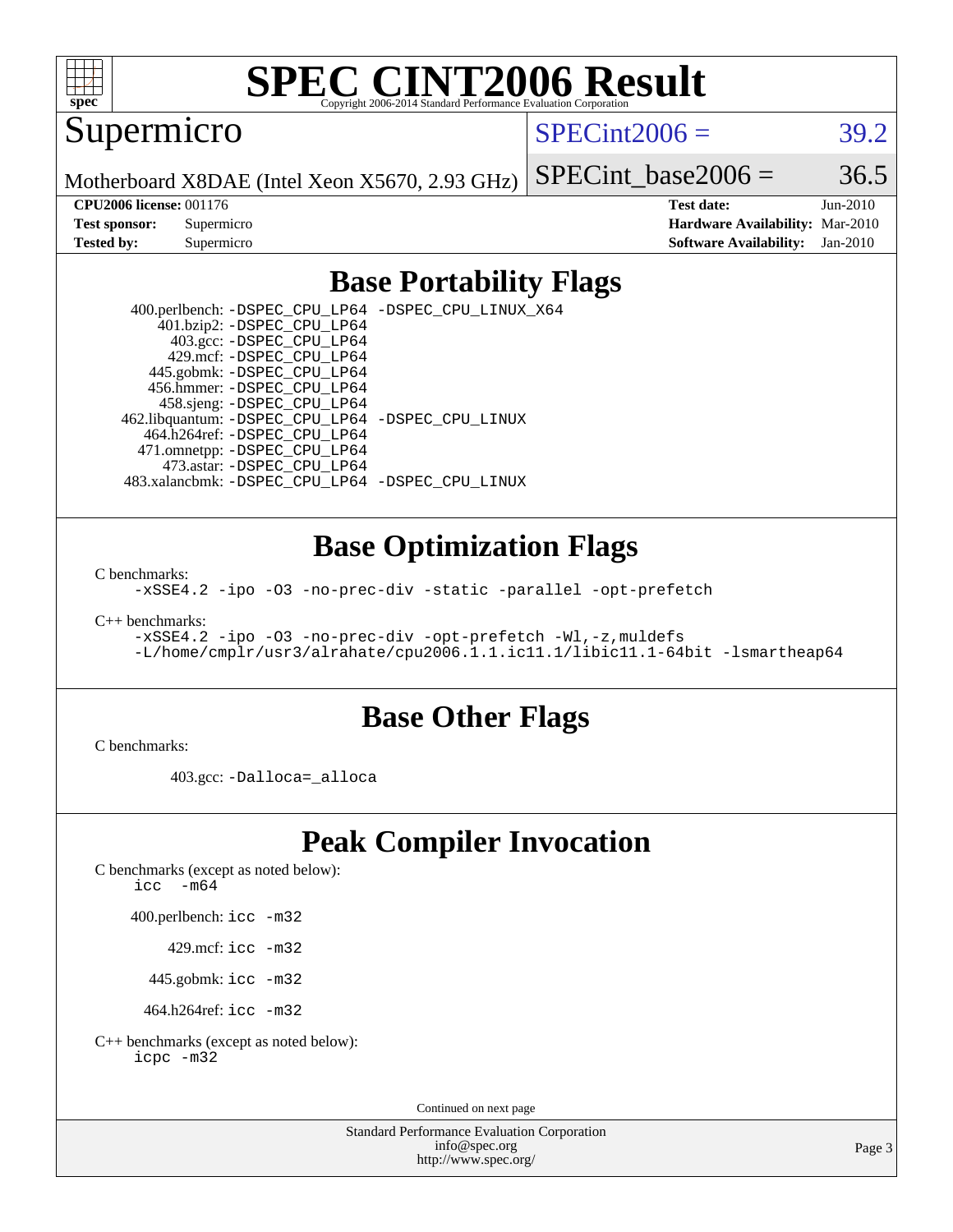

# **[SPEC CINT2006 Result](http://www.spec.org/auto/cpu2006/Docs/result-fields.html#SPECCINT2006Result)**

Supermicro

 $SPECint2006 = 39.2$  $SPECint2006 = 39.2$ 

Motherboard X8DAE (Intel Xeon X5670, 2.93 GHz)

SPECint base2006 =  $36.5$ 

**[CPU2006 license:](http://www.spec.org/auto/cpu2006/Docs/result-fields.html#CPU2006license)** 001176 **[Test date:](http://www.spec.org/auto/cpu2006/Docs/result-fields.html#Testdate)** Jun-2010 **[Test sponsor:](http://www.spec.org/auto/cpu2006/Docs/result-fields.html#Testsponsor)** Supermicro **[Hardware Availability:](http://www.spec.org/auto/cpu2006/Docs/result-fields.html#HardwareAvailability)** Mar-2010 **[Tested by:](http://www.spec.org/auto/cpu2006/Docs/result-fields.html#Testedby)** Supermicro **[Software Availability:](http://www.spec.org/auto/cpu2006/Docs/result-fields.html#SoftwareAvailability)** Jan-2010

# **[Peak Compiler Invocation \(Continued\)](http://www.spec.org/auto/cpu2006/Docs/result-fields.html#PeakCompilerInvocation)**

473.astar: [icpc -m64](http://www.spec.org/cpu2006/results/res2010q3/cpu2006-20100615-11718.flags.html#user_peakCXXLD473_astar_intel_icpc_64bit_fc66a5337ce925472a5c54ad6a0de310)

## **[Peak Portability Flags](http://www.spec.org/auto/cpu2006/Docs/result-fields.html#PeakPortabilityFlags)**

 400.perlbench: [-DSPEC\\_CPU\\_LINUX\\_IA32](http://www.spec.org/cpu2006/results/res2010q3/cpu2006-20100615-11718.flags.html#b400.perlbench_peakCPORTABILITY_DSPEC_CPU_LINUX_IA32) 401.bzip2: [-DSPEC\\_CPU\\_LP64](http://www.spec.org/cpu2006/results/res2010q3/cpu2006-20100615-11718.flags.html#suite_peakPORTABILITY401_bzip2_DSPEC_CPU_LP64)

 403.gcc: [-DSPEC\\_CPU\\_LP64](http://www.spec.org/cpu2006/results/res2010q3/cpu2006-20100615-11718.flags.html#suite_peakPORTABILITY403_gcc_DSPEC_CPU_LP64) 456.hmmer: [-DSPEC\\_CPU\\_LP64](http://www.spec.org/cpu2006/results/res2010q3/cpu2006-20100615-11718.flags.html#suite_peakPORTABILITY456_hmmer_DSPEC_CPU_LP64) 458.sjeng: [-DSPEC\\_CPU\\_LP64](http://www.spec.org/cpu2006/results/res2010q3/cpu2006-20100615-11718.flags.html#suite_peakPORTABILITY458_sjeng_DSPEC_CPU_LP64) 462.libquantum: [-DSPEC\\_CPU\\_LP64](http://www.spec.org/cpu2006/results/res2010q3/cpu2006-20100615-11718.flags.html#suite_peakPORTABILITY462_libquantum_DSPEC_CPU_LP64) [-DSPEC\\_CPU\\_LINUX](http://www.spec.org/cpu2006/results/res2010q3/cpu2006-20100615-11718.flags.html#b462.libquantum_peakCPORTABILITY_DSPEC_CPU_LINUX) 473.astar: [-DSPEC\\_CPU\\_LP64](http://www.spec.org/cpu2006/results/res2010q3/cpu2006-20100615-11718.flags.html#suite_peakPORTABILITY473_astar_DSPEC_CPU_LP64) 483.xalancbmk: [-DSPEC\\_CPU\\_LINUX](http://www.spec.org/cpu2006/results/res2010q3/cpu2006-20100615-11718.flags.html#b483.xalancbmk_peakCXXPORTABILITY_DSPEC_CPU_LINUX)

# **[Peak Optimization Flags](http://www.spec.org/auto/cpu2006/Docs/result-fields.html#PeakOptimizationFlags)**

[C benchmarks](http://www.spec.org/auto/cpu2006/Docs/result-fields.html#Cbenchmarks):

 400.perlbench: [-xSSE4.2](http://www.spec.org/cpu2006/results/res2010q3/cpu2006-20100615-11718.flags.html#user_peakPASS2_CFLAGSPASS2_LDCFLAGS400_perlbench_f-xSSE42_f91528193cf0b216347adb8b939d4107)(pass 2) [-prof-gen](http://www.spec.org/cpu2006/results/res2010q3/cpu2006-20100615-11718.flags.html#user_peakPASS1_CFLAGSPASS1_LDCFLAGS400_perlbench_prof_gen_e43856698f6ca7b7e442dfd80e94a8fc)(pass 1) [-ipo](http://www.spec.org/cpu2006/results/res2010q3/cpu2006-20100615-11718.flags.html#user_peakPASS2_CFLAGSPASS2_LDCFLAGS400_perlbench_f-ipo)(pass 2) [-O3](http://www.spec.org/cpu2006/results/res2010q3/cpu2006-20100615-11718.flags.html#user_peakPASS2_CFLAGSPASS2_LDCFLAGS400_perlbench_f-O3)(pass 2) [-no-prec-div](http://www.spec.org/cpu2006/results/res2010q3/cpu2006-20100615-11718.flags.html#user_peakPASS2_CFLAGSPASS2_LDCFLAGS400_perlbench_f-no-prec-div)(pass 2) [-static](http://www.spec.org/cpu2006/results/res2010q3/cpu2006-20100615-11718.flags.html#user_peakPASS2_CFLAGSPASS2_LDCFLAGS400_perlbench_f-static)(pass 2) [-prof-use](http://www.spec.org/cpu2006/results/res2010q3/cpu2006-20100615-11718.flags.html#user_peakPASS2_CFLAGSPASS2_LDCFLAGS400_perlbench_prof_use_bccf7792157ff70d64e32fe3e1250b55)(pass 2) [-ansi-alias](http://www.spec.org/cpu2006/results/res2010q3/cpu2006-20100615-11718.flags.html#user_peakCOPTIMIZE400_perlbench_f-ansi-alias) [-opt-prefetch](http://www.spec.org/cpu2006/results/res2010q3/cpu2006-20100615-11718.flags.html#user_peakCOPTIMIZE400_perlbench_f-opt-prefetch) 401.bzip2: [-xSSE4.2](http://www.spec.org/cpu2006/results/res2010q3/cpu2006-20100615-11718.flags.html#user_peakPASS2_CFLAGSPASS2_LDCFLAGS401_bzip2_f-xSSE42_f91528193cf0b216347adb8b939d4107)(pass 2) [-prof-gen](http://www.spec.org/cpu2006/results/res2010q3/cpu2006-20100615-11718.flags.html#user_peakPASS1_CFLAGSPASS1_LDCFLAGS401_bzip2_prof_gen_e43856698f6ca7b7e442dfd80e94a8fc)(pass 1) [-ipo](http://www.spec.org/cpu2006/results/res2010q3/cpu2006-20100615-11718.flags.html#user_peakPASS2_CFLAGSPASS2_LDCFLAGS401_bzip2_f-ipo)(pass 2) [-O3](http://www.spec.org/cpu2006/results/res2010q3/cpu2006-20100615-11718.flags.html#user_peakPASS2_CFLAGSPASS2_LDCFLAGS401_bzip2_f-O3)(pass 2) [-no-prec-div](http://www.spec.org/cpu2006/results/res2010q3/cpu2006-20100615-11718.flags.html#user_peakCOPTIMIZEPASS2_CFLAGSPASS2_LDCFLAGS401_bzip2_f-no-prec-div) [-static](http://www.spec.org/cpu2006/results/res2010q3/cpu2006-20100615-11718.flags.html#user_peakPASS2_CFLAGSPASS2_LDCFLAGS401_bzip2_f-static)(pass 2) [-prof-use](http://www.spec.org/cpu2006/results/res2010q3/cpu2006-20100615-11718.flags.html#user_peakPASS2_CFLAGSPASS2_LDCFLAGS401_bzip2_prof_use_bccf7792157ff70d64e32fe3e1250b55)(pass 2) [-auto-ilp32](http://www.spec.org/cpu2006/results/res2010q3/cpu2006-20100615-11718.flags.html#user_peakCOPTIMIZE401_bzip2_f-auto-ilp32) [-opt-prefetch](http://www.spec.org/cpu2006/results/res2010q3/cpu2006-20100615-11718.flags.html#user_peakCOPTIMIZE401_bzip2_f-opt-prefetch) [-ansi-alias](http://www.spec.org/cpu2006/results/res2010q3/cpu2006-20100615-11718.flags.html#user_peakCOPTIMIZE401_bzip2_f-ansi-alias) 403.gcc: [-xSSE4.2](http://www.spec.org/cpu2006/results/res2010q3/cpu2006-20100615-11718.flags.html#user_peakCOPTIMIZE403_gcc_f-xSSE42_f91528193cf0b216347adb8b939d4107) [-ipo](http://www.spec.org/cpu2006/results/res2010q3/cpu2006-20100615-11718.flags.html#user_peakCOPTIMIZE403_gcc_f-ipo) [-O3](http://www.spec.org/cpu2006/results/res2010q3/cpu2006-20100615-11718.flags.html#user_peakCOPTIMIZE403_gcc_f-O3) [-no-prec-div](http://www.spec.org/cpu2006/results/res2010q3/cpu2006-20100615-11718.flags.html#user_peakCOPTIMIZE403_gcc_f-no-prec-div) [-static](http://www.spec.org/cpu2006/results/res2010q3/cpu2006-20100615-11718.flags.html#user_peakCOPTIMIZE403_gcc_f-static) [-inline-calloc](http://www.spec.org/cpu2006/results/res2010q3/cpu2006-20100615-11718.flags.html#user_peakCOPTIMIZE403_gcc_f-inline-calloc) [-opt-malloc-options=3](http://www.spec.org/cpu2006/results/res2010q3/cpu2006-20100615-11718.flags.html#user_peakCOPTIMIZE403_gcc_f-opt-malloc-options_13ab9b803cf986b4ee62f0a5998c2238) [-auto-ilp32](http://www.spec.org/cpu2006/results/res2010q3/cpu2006-20100615-11718.flags.html#user_peakCOPTIMIZE403_gcc_f-auto-ilp32) 429.mcf: [-xSSE4.2](http://www.spec.org/cpu2006/results/res2010q3/cpu2006-20100615-11718.flags.html#user_peakCOPTIMIZE429_mcf_f-xSSE42_f91528193cf0b216347adb8b939d4107) [-ipo](http://www.spec.org/cpu2006/results/res2010q3/cpu2006-20100615-11718.flags.html#user_peakCOPTIMIZE429_mcf_f-ipo) [-O3](http://www.spec.org/cpu2006/results/res2010q3/cpu2006-20100615-11718.flags.html#user_peakCOPTIMIZE429_mcf_f-O3) [-no-prec-div](http://www.spec.org/cpu2006/results/res2010q3/cpu2006-20100615-11718.flags.html#user_peakCOPTIMIZE429_mcf_f-no-prec-div) [-static](http://www.spec.org/cpu2006/results/res2010q3/cpu2006-20100615-11718.flags.html#user_peakCOPTIMIZE429_mcf_f-static) [-opt-prefetch](http://www.spec.org/cpu2006/results/res2010q3/cpu2006-20100615-11718.flags.html#user_peakCOPTIMIZE429_mcf_f-opt-prefetch) 445.gobmk: [-xSSE4.2](http://www.spec.org/cpu2006/results/res2010q3/cpu2006-20100615-11718.flags.html#user_peakPASS2_CFLAGSPASS2_LDCFLAGS445_gobmk_f-xSSE42_f91528193cf0b216347adb8b939d4107)(pass 2) [-prof-gen](http://www.spec.org/cpu2006/results/res2010q3/cpu2006-20100615-11718.flags.html#user_peakPASS1_CFLAGSPASS1_LDCFLAGS445_gobmk_prof_gen_e43856698f6ca7b7e442dfd80e94a8fc)(pass 1) [-prof-use](http://www.spec.org/cpu2006/results/res2010q3/cpu2006-20100615-11718.flags.html#user_peakPASS2_CFLAGSPASS2_LDCFLAGS445_gobmk_prof_use_bccf7792157ff70d64e32fe3e1250b55)(pass 2) [-O2](http://www.spec.org/cpu2006/results/res2010q3/cpu2006-20100615-11718.flags.html#user_peakCOPTIMIZE445_gobmk_f-O2) [-ipo](http://www.spec.org/cpu2006/results/res2010q3/cpu2006-20100615-11718.flags.html#user_peakCOPTIMIZE445_gobmk_f-ipo) [-no-prec-div](http://www.spec.org/cpu2006/results/res2010q3/cpu2006-20100615-11718.flags.html#user_peakCOPTIMIZE445_gobmk_f-no-prec-div) [-ansi-alias](http://www.spec.org/cpu2006/results/res2010q3/cpu2006-20100615-11718.flags.html#user_peakCOPTIMIZE445_gobmk_f-ansi-alias) 456.hmmer: [-xSSE4.2](http://www.spec.org/cpu2006/results/res2010q3/cpu2006-20100615-11718.flags.html#user_peakCOPTIMIZE456_hmmer_f-xSSE42_f91528193cf0b216347adb8b939d4107) [-ipo](http://www.spec.org/cpu2006/results/res2010q3/cpu2006-20100615-11718.flags.html#user_peakCOPTIMIZE456_hmmer_f-ipo) [-O3](http://www.spec.org/cpu2006/results/res2010q3/cpu2006-20100615-11718.flags.html#user_peakCOPTIMIZE456_hmmer_f-O3) [-no-prec-div](http://www.spec.org/cpu2006/results/res2010q3/cpu2006-20100615-11718.flags.html#user_peakCOPTIMIZE456_hmmer_f-no-prec-div) [-static](http://www.spec.org/cpu2006/results/res2010q3/cpu2006-20100615-11718.flags.html#user_peakCOPTIMIZE456_hmmer_f-static) [-unroll2](http://www.spec.org/cpu2006/results/res2010q3/cpu2006-20100615-11718.flags.html#user_peakCOPTIMIZE456_hmmer_f-unroll_784dae83bebfb236979b41d2422d7ec2) [-ansi-alias](http://www.spec.org/cpu2006/results/res2010q3/cpu2006-20100615-11718.flags.html#user_peakCOPTIMIZE456_hmmer_f-ansi-alias) [-auto-ilp32](http://www.spec.org/cpu2006/results/res2010q3/cpu2006-20100615-11718.flags.html#user_peakCOPTIMIZE456_hmmer_f-auto-ilp32) 458.sjeng: [-xSSE4.2](http://www.spec.org/cpu2006/results/res2010q3/cpu2006-20100615-11718.flags.html#user_peakPASS2_CFLAGSPASS2_LDCFLAGS458_sjeng_f-xSSE42_f91528193cf0b216347adb8b939d4107)(pass 2) [-prof-gen](http://www.spec.org/cpu2006/results/res2010q3/cpu2006-20100615-11718.flags.html#user_peakPASS1_CFLAGSPASS1_LDCFLAGS458_sjeng_prof_gen_e43856698f6ca7b7e442dfd80e94a8fc)(pass 1) [-ipo](http://www.spec.org/cpu2006/results/res2010q3/cpu2006-20100615-11718.flags.html#user_peakPASS2_CFLAGSPASS2_LDCFLAGS458_sjeng_f-ipo)(pass 2) [-O3](http://www.spec.org/cpu2006/results/res2010q3/cpu2006-20100615-11718.flags.html#user_peakPASS2_CFLAGSPASS2_LDCFLAGS458_sjeng_f-O3)(pass 2) [-no-prec-div](http://www.spec.org/cpu2006/results/res2010q3/cpu2006-20100615-11718.flags.html#user_peakPASS2_CFLAGSPASS2_LDCFLAGS458_sjeng_f-no-prec-div)(pass 2) [-static](http://www.spec.org/cpu2006/results/res2010q3/cpu2006-20100615-11718.flags.html#user_peakPASS2_CFLAGSPASS2_LDCFLAGS458_sjeng_f-static)(pass 2) [-prof-use](http://www.spec.org/cpu2006/results/res2010q3/cpu2006-20100615-11718.flags.html#user_peakPASS2_CFLAGSPASS2_LDCFLAGS458_sjeng_prof_use_bccf7792157ff70d64e32fe3e1250b55)(pass 2) [-unroll4](http://www.spec.org/cpu2006/results/res2010q3/cpu2006-20100615-11718.flags.html#user_peakCOPTIMIZE458_sjeng_f-unroll_4e5e4ed65b7fd20bdcd365bec371b81f) 462.libquantum: [-xSSE4.2](http://www.spec.org/cpu2006/results/res2010q3/cpu2006-20100615-11718.flags.html#user_peakCOPTIMIZE462_libquantum_f-xSSE42_f91528193cf0b216347adb8b939d4107) [-ipo](http://www.spec.org/cpu2006/results/res2010q3/cpu2006-20100615-11718.flags.html#user_peakCOPTIMIZE462_libquantum_f-ipo) [-O3](http://www.spec.org/cpu2006/results/res2010q3/cpu2006-20100615-11718.flags.html#user_peakCOPTIMIZE462_libquantum_f-O3) [-no-prec-div](http://www.spec.org/cpu2006/results/res2010q3/cpu2006-20100615-11718.flags.html#user_peakCOPTIMIZE462_libquantum_f-no-prec-div) [-static](http://www.spec.org/cpu2006/results/res2010q3/cpu2006-20100615-11718.flags.html#user_peakCOPTIMIZE462_libquantum_f-static) [-parallel](http://www.spec.org/cpu2006/results/res2010q3/cpu2006-20100615-11718.flags.html#user_peakCOPTIMIZE462_libquantum_f-parallel) [-opt-prefetch](http://www.spec.org/cpu2006/results/res2010q3/cpu2006-20100615-11718.flags.html#user_peakCOPTIMIZE462_libquantum_f-opt-prefetch) [-par-schedule-static=32768](http://www.spec.org/cpu2006/results/res2010q3/cpu2006-20100615-11718.flags.html#user_peakCOPTIMIZE462_libquantum_f-par-schedule_9386bcd99ba64e99ee01d1aafefddd14) [-ansi-alias](http://www.spec.org/cpu2006/results/res2010q3/cpu2006-20100615-11718.flags.html#user_peakCOPTIMIZE462_libquantum_f-ansi-alias) 464.h264ref: [-xSSE4.2](http://www.spec.org/cpu2006/results/res2010q3/cpu2006-20100615-11718.flags.html#user_peakPASS2_CFLAGSPASS2_LDCFLAGS464_h264ref_f-xSSE42_f91528193cf0b216347adb8b939d4107)(pass 2) [-prof-gen](http://www.spec.org/cpu2006/results/res2010q3/cpu2006-20100615-11718.flags.html#user_peakPASS1_CFLAGSPASS1_LDCFLAGS464_h264ref_prof_gen_e43856698f6ca7b7e442dfd80e94a8fc)(pass 1) [-ipo](http://www.spec.org/cpu2006/results/res2010q3/cpu2006-20100615-11718.flags.html#user_peakPASS2_CFLAGSPASS2_LDCFLAGS464_h264ref_f-ipo)(pass 2) [-O3](http://www.spec.org/cpu2006/results/res2010q3/cpu2006-20100615-11718.flags.html#user_peakPASS2_CFLAGSPASS2_LDCFLAGS464_h264ref_f-O3)(pass 2) [-no-prec-div](http://www.spec.org/cpu2006/results/res2010q3/cpu2006-20100615-11718.flags.html#user_peakPASS2_CFLAGSPASS2_LDCFLAGS464_h264ref_f-no-prec-div)(pass 2) [-static](http://www.spec.org/cpu2006/results/res2010q3/cpu2006-20100615-11718.flags.html#user_peakPASS2_CFLAGSPASS2_LDCFLAGS464_h264ref_f-static)(pass 2) [-prof-use](http://www.spec.org/cpu2006/results/res2010q3/cpu2006-20100615-11718.flags.html#user_peakPASS2_CFLAGSPASS2_LDCFLAGS464_h264ref_prof_use_bccf7792157ff70d64e32fe3e1250b55)(pass 2) [-unroll2](http://www.spec.org/cpu2006/results/res2010q3/cpu2006-20100615-11718.flags.html#user_peakCOPTIMIZE464_h264ref_f-unroll_784dae83bebfb236979b41d2422d7ec2) [-ansi-alias](http://www.spec.org/cpu2006/results/res2010q3/cpu2006-20100615-11718.flags.html#user_peakCOPTIMIZE464_h264ref_f-ansi-alias)

Continued on next page

Standard Performance Evaluation Corporation [info@spec.org](mailto:info@spec.org) <http://www.spec.org/>